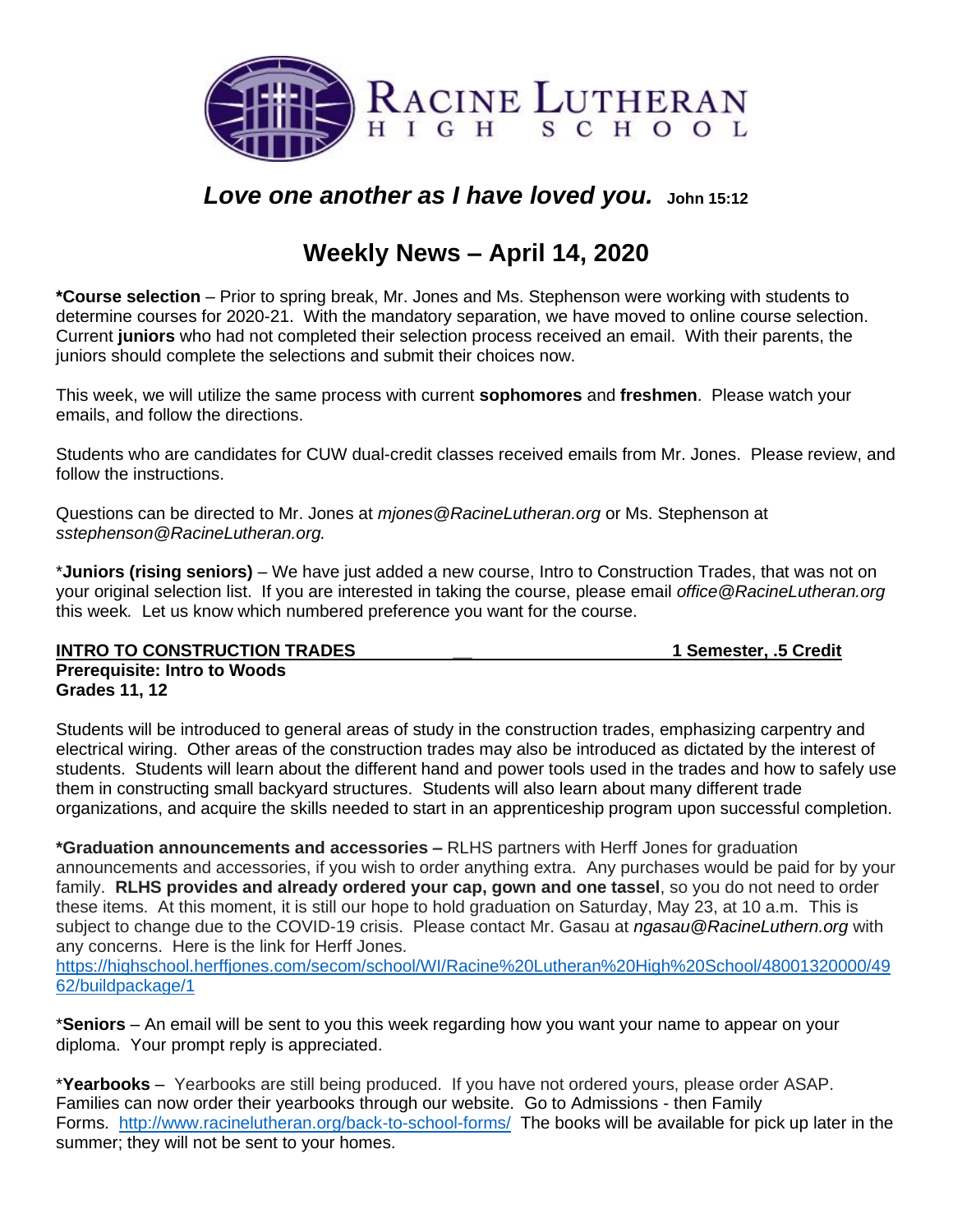The cost of the yearbook is \$60. It is a one-of-a-kind full-color publication filled with over two-thousand pictures. The *Citadel* contains 160 pages of photo memories of all students, teachers, friends, teams, activities, classes and special events -- all put together with care through hundreds of hours of work by the publications staff. Almost every student orders a yearbook, so don't be left out. We hope you will take this opportunity to get your copy of this great book!

If you have questions, please email *jporter@RacineLutheran.org* or *dmenk@RacineLutheran.org* Hopefully you will enjoy the 2020 *Citadel* for many years to come.

\***Seniors** – Please send back the senior questionnaire for the yearbook. An email was sent to you with another copy of the questions which you can answer online and send back. You can also mail the paper copy you were given by Mr. Bruening (follow the instructions in the email). Also, a few have not sent in childhood/candid pictures for the yearbook (at least 3 pictures needed). Email *[jporter@RacineLutheran.org](mailto:jporter@RacineLutheran.org)* with questions.

\***Talent Show** – To celebrate the creativity and talent of our RLHS community, National Honor Society in partnership with the Music Program, will host a Talent Show on **Saturday, April 25, at 7 p.m.,** using Zoom. If you are interested in sharing a performance, please contact Mrs. Michael at

*[emichael@RacineLutheran.org](mailto:emichael@RacineLutheran.org)* and share a recording – no longer than five minutes – **by April 18**. If you would like to "attend" the Talent Show, please contact Mrs. Michael to get the Zoom meeting code and password. Attendees will vote for the winners, and the first-place performance will receive \$50. If you have any questions, please contact Mrs. Michael.



JOIN US TO CELEBRATE THE CREATIVITY AND TALENT OF OUR RLHS COMMUNITY!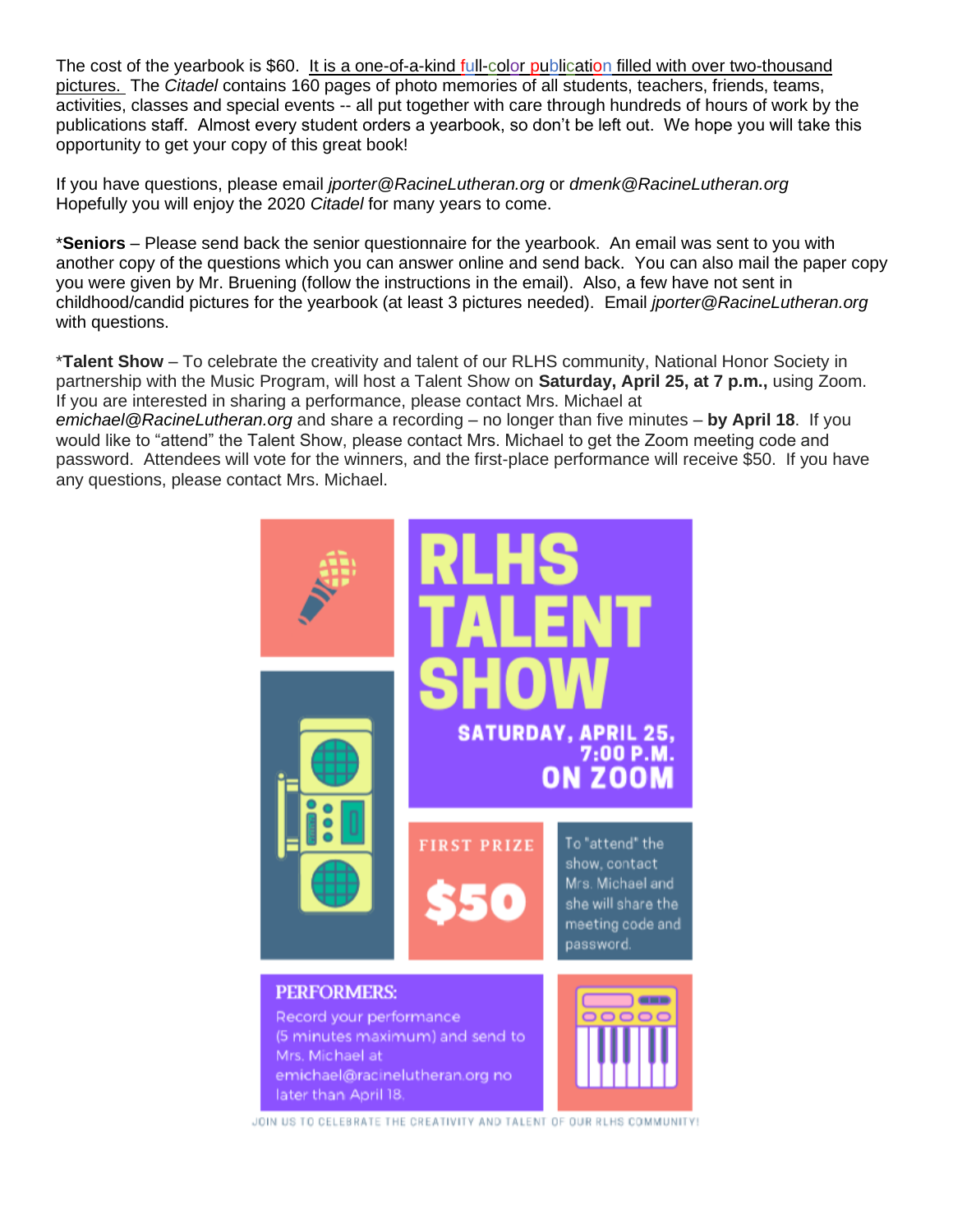**\*FREE ESTATE PLANNING – UPDATE:** Racine Lutheran High School is offering a FREE service of estate planning to our church and school family and friends. Estate planning (also called a will or trust) is a collection of documents that specify how you want your money and other assets distributed after your death, making it easier for your loved ones to handle your affairs during a time of grief.

RLHS is now scheduling individual one-hour VIRTUAL appointments with Craig Mellendorf, a Certified Professional Gift Planner, and Tom Slye, one of SFC Estate Coaching Estate Coaches, to assist in setting up your will/trust/estate (or revise, if necessary). There is no cost to you to work with them (compliments of Racine Lutheran High School). Please visit our website for more information and to learn more about Craig and Tom. [http://www.racinelutheran.org/estate-planning/](https://l.facebook.com/l.php?u=http%3A%2F%2Fwww.racinelutheran.org%2Festate-planning%2F%3Ffbclid%3DIwAR18Aq5bJ0YN5SaucktAPJe5_azsXGX2HVa0IbR8pi23d6VOAC-B9zcKkMQ&h=AT0slPPgHUZnA9j-0UglzmnDzlFI_f8xF7IzdQuqPDoAeB0cu8n0JLYCJZaMUKpUT2JABd6gq6eN8x2Ub6mU78WfQEcb8gGP4Fvo3hl2Qxr7tv4adjlpMjVKoCZDmMA5BtpHbbaTOrrObxUikSqTl60FTu5U_b0dVaskQwpeo0tBLcIryupAfVCVWGyCgoIdbv5Pq_mf7SaDLihWoSN-prz57r49IDXwtWREJYBVzNPtXj74g6wuWzfd5PmaJy0i8I4U1TgDtt_7TUHr0g3vdcOKsvx9rsv4TKj1-auShpxyapqzRCls-Dwfa8k2Lu7r1XnTlVMISrdXabCJeXgJsEY-2WCpePlUBbKNjys6Qxeaoi8s0_0i49goKpIT1NcY_WpcduGkNXvpmTD3kT-p5ZyJVQjgUVcPSPjxB55XOvGpIVXS-xPEHNV769MO0Tg6SThVIYs6W_IZ1pm1X-kfs9XolMZxSsdWzvC6OeEqogNFCmb5ZgkwG_FC_JIH1RJOhjWPdwTPIDAS7CwHiORzwB_cvg7PXwQu54avDNvql1SzVJ8VxxLw_m6IDiiMn-82fwaQNOV2R12W1ZH1q9FUKh1u-F6v4n6XTn8bZWUESJr_NzBGuorA7cUvA-XpkXvK5A)

Due to the recent health crisis, SFC Estate Coaching now provides the opportunity of meeting virtually through a program called ZOOM. ZOOM is a reliable online virtual conferencing tool that allows users to speak in real time through a home computer, laptop or cell phone. The leadership at Racine Lutheran recommends meetings take place virtually rather than face-to-face for the time being. To schedule an appointment, email Tom Slye at (tslye@sfcestatecoaching.com), or call him at 262-236-5508. Spots are limited, so sign-up today!

\***Students who see something, should say something.** If a student is not comfortable contacting a staff member with a serious concern, he/she can contact Crime Stoppers by Smartphone app or Webtip or phone Smartphone App: Get 'P3 Tips' app for iPhone or Android (Play Store)

Webtip: Google: Racine Crimestoppers URL: www.racine.crimestoppersweb.com Click on 'Submit a Tip' Phone: 262.636.9330 or 888.636.9330

**\***Be sure to "like" us on **Facebook** – available pages are: **Racine Lutheran High School Racine Lutheran High School Admissions Racine Lutheran High School Athletics Racine Lutheran High School Music Program Racine Lutheran Alumni Racine Lutheran High Thrift Shop - Douglas Avenue Volunteers for the Racine Lutheran High School Thrift Shop at 1455 Douglas – Private group**



And follow us on **Twitter:**  *@rlhscrusader @rlhsathletics @RLHSmusic* 

**Lwitter** 

## **News from the Athletic Office**

\*Our **spirit wear** page is on the school website. Look for the spirit wear link on the top of the homepage.

\*Like us on Facebook: *[facebook.com/rlhsathletics.](http://facebook.com/rlhsathletics)* Follow us on Twitter: *@rlhsathletics*

### **News from the Academic Office**

**\*Gateway Technical College** – Our students can simultaneously earn RLHS and Gateway credits through the college's **Security/Criminal Justice, Intro to Industry 4.0, Welding, and CNC Operator** programs. These opportunities prepare for career entry points or as stepping stones toward degrees. If you have questions about these or other dual-credit programs, please contact Mr. Jones. Registration is due by **May 1** for fall 2020 enrollment.